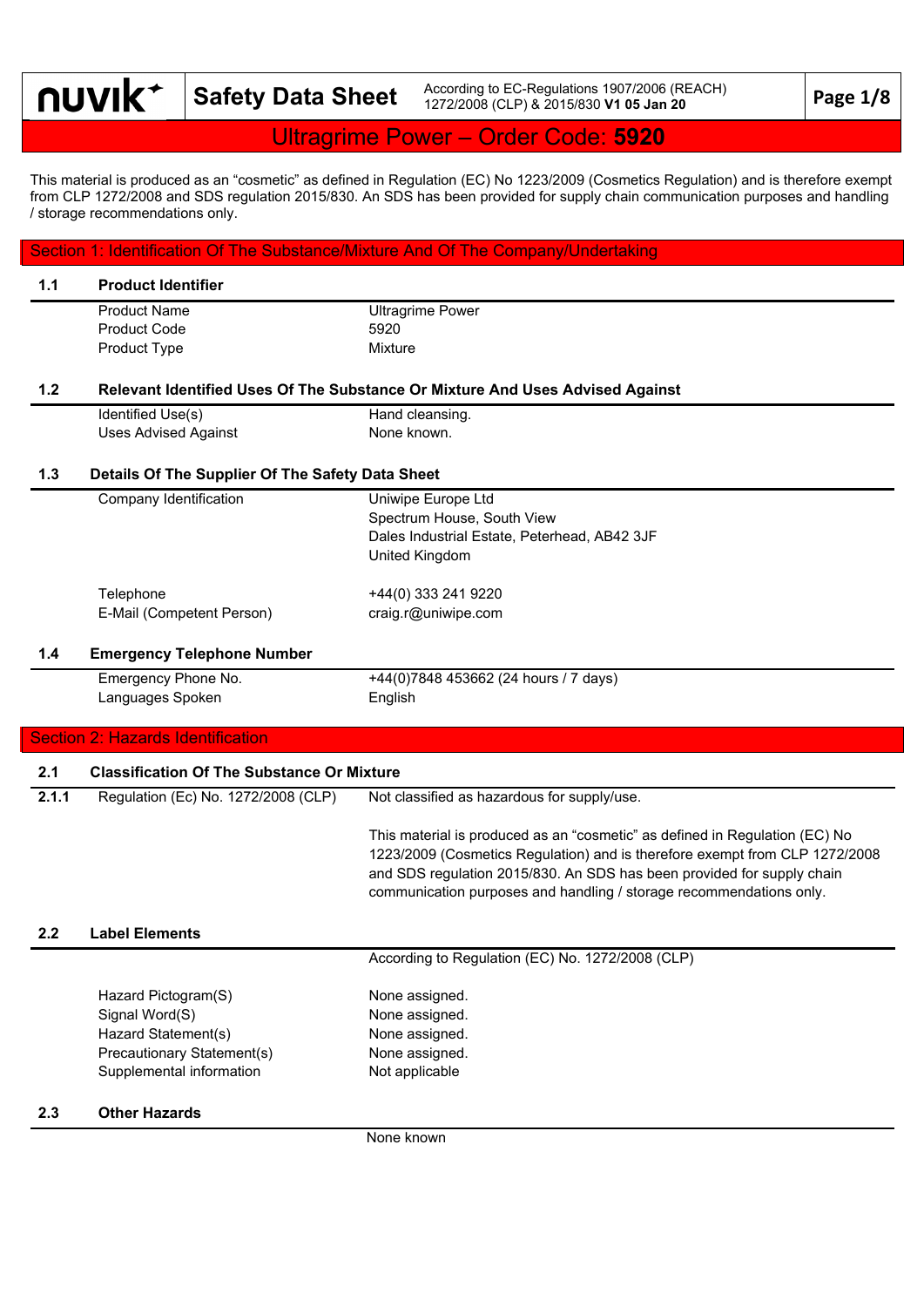**Safety Data Sheet** According to EC-Regulations 1907/2006 (REACH) **Page 2/8 Page 2/8** 

## Ultragrime Power – Order Code: **5920**

#### Section 3: Composition/Information On Ingredients

#### **3.1 Substances**

Not applicable

### **3.2 Mixtures**

EC Classification Regulation (EC) No. 1272/2008 (CLP)

| <b>Chemical Identity</b><br>of the substance | %W/W  | <b>CAS</b><br>No. | EC No.    | <b>REACH</b><br><b>Registration No.</b> | <b>Hazard Statement(s)</b> |
|----------------------------------------------|-------|-------------------|-----------|-----------------------------------------|----------------------------|
| 2-bromo-2-nitropropane-1,3-diol              | < 0.1 | $52 - 51 - 7$     | 200-143-0 | 01-2119980938-15-                       | Acute Tox. 4: H302         |
| Synonyms: Bronopol (INN)                     |       |                   |           | 0000                                    | Acute Tox. 4; H312         |
|                                              |       |                   |           |                                         | Skin Irrit. 2; H315        |
|                                              |       |                   |           |                                         | Eye Dam. 1; H318           |
|                                              |       |                   |           |                                         | STOT SE. 3; H335           |
|                                              |       |                   |           |                                         | Aquatic Acute 1; H400, M-  |
|                                              |       |                   |           |                                         | $factor(acute) = 10$       |
|                                              |       |                   |           |                                         | Aquatic Chronic 2; H411    |

#### Section 4: First Aid Measures

## **4.1 Description Of First Aid Measures**

| Self-Protection Of The First Aider | Avoid contact with eyes.                                                                                                                                                                                                               |
|------------------------------------|----------------------------------------------------------------------------------------------------------------------------------------------------------------------------------------------------------------------------------------|
|                                    | No other special precautions are required for this product.                                                                                                                                                                            |
| Inhalation                         | Exposure via inhalation is not anticipated. If medical condition occurs through<br>inhalation remove patient to fresh air and keep warm.<br>Seek medical attention if the patient feels unwell.                                        |
| <b>Skin Contact</b>                | This product is not classified as hazardous to skin so adverse reactions are not<br>anticipated in normal handling and use. However, should a reaction occur, then<br>wash the affected area with clean water and seek medical advice. |
| Eye Contact                        | Rinse affected eye(s) with clean running water or eye wash for up to 15 minutes.<br>If eye irritation develops or persists, seek medical attention.                                                                                    |
| Ingestion                          | Not classified as harmful if ingested. Gently wipe or rinse mouth with clean<br>water, seek medical advice if necessary and show this SDS.                                                                                             |

None Known

#### **4.3 Indication Of Any Immediate Medical Attention And Special Treatment Needed**

Unlikely to be required but if necessary treat symptomatically. No specific recommendations.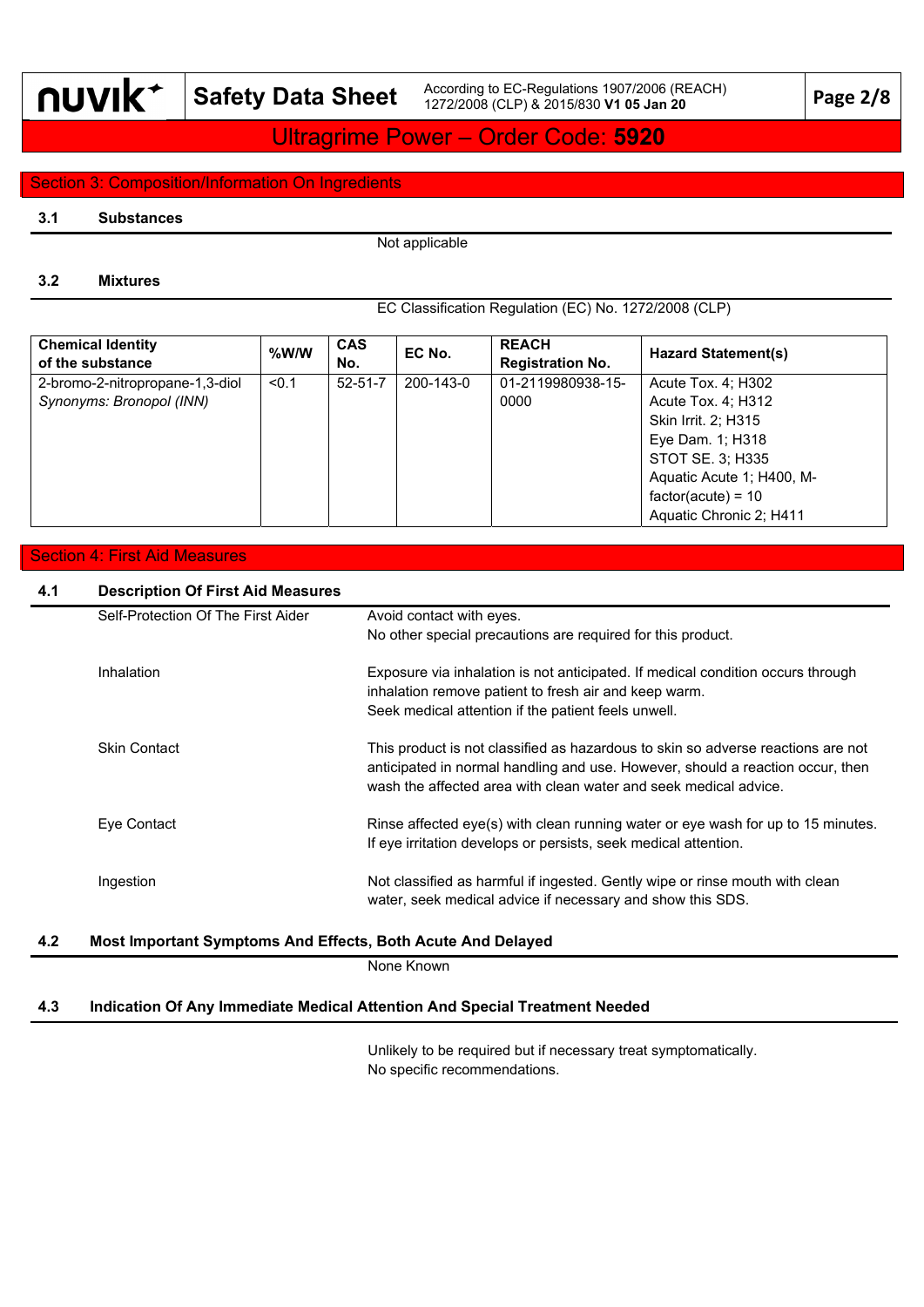**Safety Data Sheet** According to EC-Regulations 1907/2006 (REACH) **Page 3/8 Page 3/8** 

## Ultragrime Power – Order Code: **5920**

|     | <b>Section 5: Fire-Fighting Measures</b>                              |                                                                                                                                                                                                                                                                                 |
|-----|-----------------------------------------------------------------------|---------------------------------------------------------------------------------------------------------------------------------------------------------------------------------------------------------------------------------------------------------------------------------|
| 5.1 | <b>Extinguishing Media</b>                                            |                                                                                                                                                                                                                                                                                 |
|     | Suitable Extinguishing Media<br>Unsuitable Extinguishing Media        | No special requirement. Use appropriate extinguisher for the surrounding fire.<br>Direct water jet may spread the fire.                                                                                                                                                         |
| 5.2 | <b>Special Hazards Arising From The Substance Or Mixture</b>          |                                                                                                                                                                                                                                                                                 |
|     |                                                                       | Product is not classified as flammable. May form toxic or irritating fume in a fire.<br>Combustion products: Carbon monoxide, Carbon dioxide.                                                                                                                                   |
| 5.3 | <b>Advice For Fire-Fighters</b>                                       |                                                                                                                                                                                                                                                                                 |
|     |                                                                       | Fight fire with normal precautions from a reasonable distance. Fire fighters to<br>wear complete protective clothing including self-contained breathing apparatus.<br>Keep containers cool by spraying with water if exposed to fire. Avoid run off to<br>waterways and sewers. |
|     | <b>Section 6: Accidental Release Measures</b>                         |                                                                                                                                                                                                                                                                                 |
| 6.1 |                                                                       | <b>Personal Precautions, Protective Equipment And Emergency Procedures</b>                                                                                                                                                                                                      |
|     |                                                                       | Caution - spillages may be slippery. Eliminate sources of ignition. Shut off leaks<br>if without risk. Avoid contact with eyes. Ensure adequate ventilation.                                                                                                                    |
| 6.2 | <b>Environmental Precautions</b>                                      |                                                                                                                                                                                                                                                                                 |
|     |                                                                       | Avoid release to the environment.                                                                                                                                                                                                                                               |
| 6.3 | <b>Methods And Material For Containment And Cleaning Up</b>           |                                                                                                                                                                                                                                                                                 |
|     |                                                                       | Large spillages are highly unlikely due to due to the form of the product.<br>Absorb with inert, absorbent material and place in container for disposal<br>according to local regulations.<br>Transfer to a container for disposal. Wash the spillage area with water.          |
| 6.4 | <b>Reference To Other Sections</b>                                    |                                                                                                                                                                                                                                                                                 |
|     |                                                                       | See Section: 8,13                                                                                                                                                                                                                                                               |
|     | <b>Section 7: Handling And Storage</b>                                |                                                                                                                                                                                                                                                                                 |
| 7.1 | <b>Precautions For Safe Handling</b>                                  |                                                                                                                                                                                                                                                                                 |
|     |                                                                       | Ensure adequate ventilation. Avoid contact with eyes. Do not eat, drink or                                                                                                                                                                                                      |
|     |                                                                       | smoke when using this product.                                                                                                                                                                                                                                                  |
| 7.2 | <b>Conditions For Safe Storage - Including Any Incompatibilities.</b> |                                                                                                                                                                                                                                                                                 |
|     |                                                                       | Store in original container with lid closed.<br>Store at cool/low-temperatures in a dry & well-ventilated place.<br>Store away from heat, ignition sources and direct sunlight.                                                                                                 |
|     | Storage Temperature<br>Incompatible Materials                         | Stable at ambient temperatures. Recommended: 5 - 35°c.<br>None Known.                                                                                                                                                                                                           |
| 7.3 | <b>Specific End Use(s)</b>                                            |                                                                                                                                                                                                                                                                                 |
|     |                                                                       | See Section: 1.2                                                                                                                                                                                                                                                                |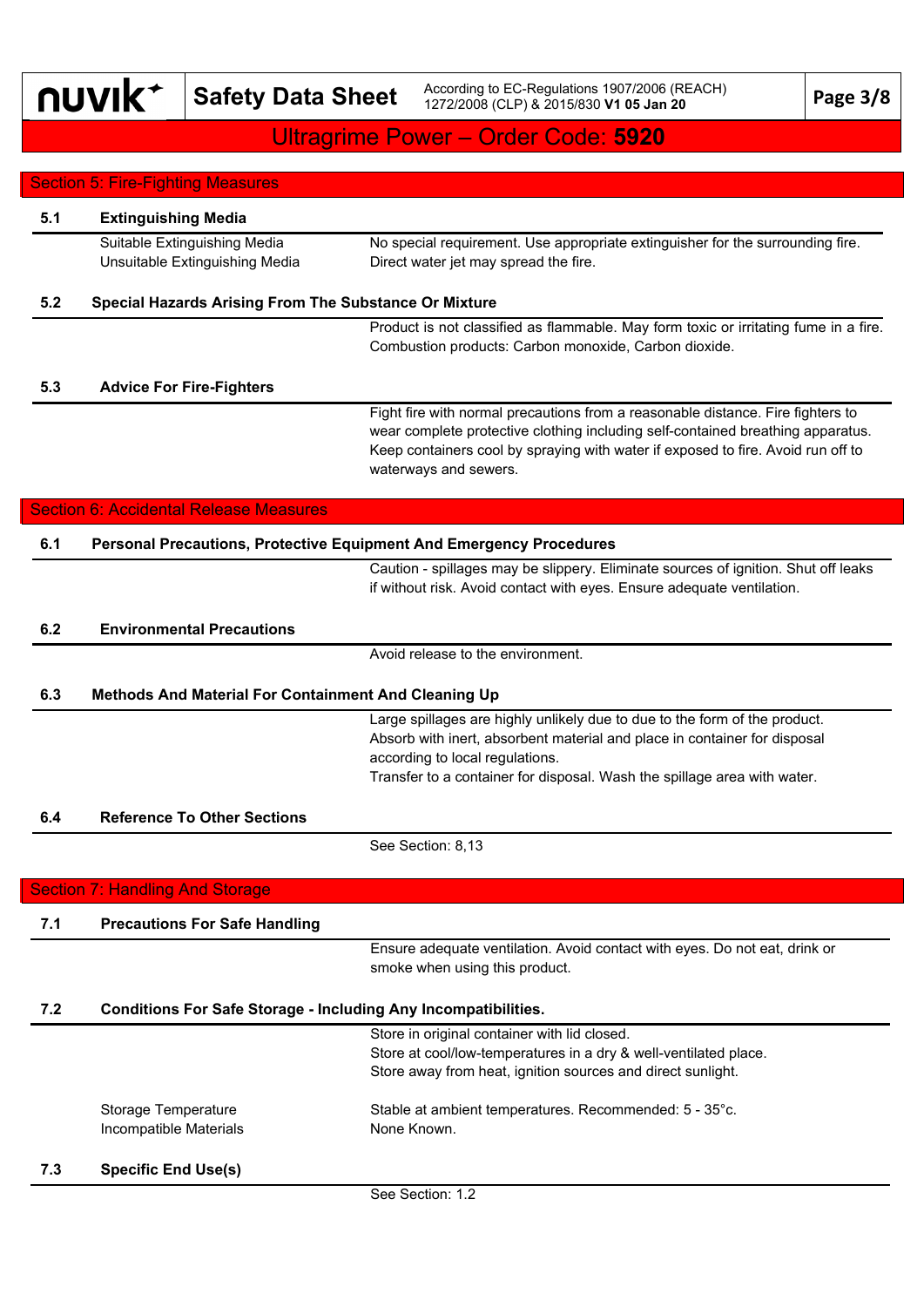**Safety Data Sheet** According to EC-Regulations 1907/2006 (REACH) **Page 4/8 Page 4/8** 

## Ultragrime Power – Order Code: **5920**

#### Section 8: Exposure Controls/Personal Protection

| 8.1   | <b>Control Parameters</b>               |                                                                                                                                                                  |
|-------|-----------------------------------------|------------------------------------------------------------------------------------------------------------------------------------------------------------------|
| 8.1.1 | Occupational Exposure Limits            | No EU or UK Occupational Exposure limits                                                                                                                         |
| 8.1.2 | <b>Biological Limit Value</b>           | Not established                                                                                                                                                  |
| 8.1.3 | <b>PNECs and DNELs</b>                  | Not applicable                                                                                                                                                   |
| 8.2   | <b>Exposure Controls</b>                |                                                                                                                                                                  |
| 8.2.1 | <b>Appropriate Engineering Controls</b> | Ensure adequate ventilation, keep away from heat and ignition sources.                                                                                           |
| 8.2.2 | Individual Protection Measures          | Avoid contact with eyes and if appropriate wear Personal Protection Equipment<br>Maintain good industrial hygiene - do not eat, drink, smok at the the workplace |
|       | Eye/Face Protection                     | Not required in normal handling / use - but avoid eye contact.                                                                                                   |
|       | Skin Protection - Hand                  | Not required in normal handling and use.                                                                                                                         |
|       | Skin Protection - Body                  | Not required in normal handling and use.                                                                                                                         |
|       | <b>Respiratory Protection</b>           | Not normally required.                                                                                                                                           |
|       | <b>Thermal Hazards</b>                  | Not applicable                                                                                                                                                   |
|       |                                         |                                                                                                                                                                  |

#### **8.2.3 Environmental Exposure Controls**

Avoid release to the environment

#### Section 9: Physical And Chemical Properties

#### **9.1 Information On Basic Physical And Chemical Properties**

| Appearance                              | White Nonwoven Fabric Impregnated With Clear Liquid Mixture |
|-----------------------------------------|-------------------------------------------------------------|
| Odour                                   | Luxury Pomello Fragrance                                    |
| Odour Threshold                         | Not established.                                            |
| <b>PH</b>                               | $5.5 - 6.5$                                                 |
| Melting Point/Freezing Point            | Not established.                                            |
| Initial Boiling Point And Boiling Range | Not established.                                            |
| Flash Point                             | Not established.                                            |
| <b>Evaporation Rate</b>                 | Not established.                                            |
| Flammability (Solid, Gas)               | Not flammable.                                              |
| Upper/Lower Flammability, Explosive     | Not established.                                            |
| Limits                                  |                                                             |
| Vapour Pressure                         | Not established.                                            |
| <b>Vapour Density</b>                   | Not established.                                            |
| <b>Relative Density</b>                 | Not established.                                            |
| Solubility(ies)                         | Impregnated Liquid Mixture: Soluble in water.               |
|                                         | Nonwoven fabric wipe: Not soluble.                          |
| Partition Coefficient: N-Octanol/Water  | Not established.                                            |
| Auto-Ignition Temperature               | Not established.                                            |
| <b>Decomposition Temperature</b>        | Not established.                                            |
| Viscosity                               | Impregnated Liquid Mixture: water like max 100 cps.         |
| <b>Explosive Properties</b>             | Not explosive.                                              |
| <b>Oxidising Properties</b>             | Not oxidizing.                                              |
|                                         |                                                             |

#### **9.2 Other Information**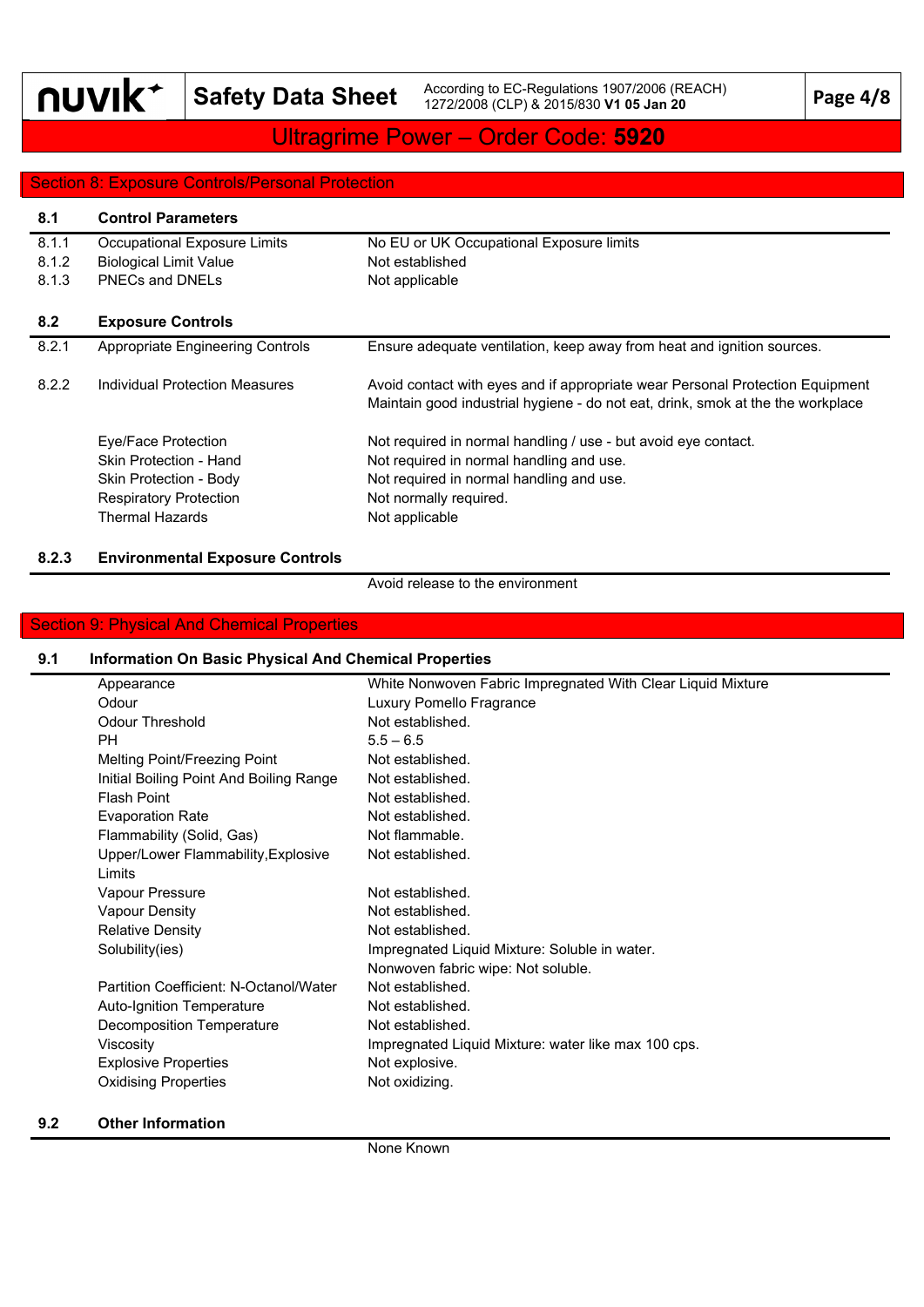**Safety Data Sheet** According to EC-Regulations 1907/2006 (REACH) **Page 5/8 Page 18** 

## Ultragrime Power – Order Code: **5920**

|      | <b>Section 10: Stability And Reactivity</b>            |                                                                                                                                                    |
|------|--------------------------------------------------------|----------------------------------------------------------------------------------------------------------------------------------------------------|
| 10.1 | <b>Reactivity</b>                                      |                                                                                                                                                    |
|      |                                                        | Stable under normal conditions.                                                                                                                    |
| 10.2 | <b>Chemical Stability</b>                              |                                                                                                                                                    |
|      |                                                        | Stable under normal conditions.                                                                                                                    |
| 10.3 | <b>Possibility Of Hazardous Reactions</b>              |                                                                                                                                                    |
|      |                                                        | None anticipated.                                                                                                                                  |
| 10.4 | <b>Conditions To Avoid</b>                             |                                                                                                                                                    |
|      |                                                        | Extreme Heat & Cold, Direct Sunlight.                                                                                                              |
| 10.5 | <b>Incompatible Materials</b>                          |                                                                                                                                                    |
|      |                                                        | None known.                                                                                                                                        |
| 10.6 | <b>Hazardous Decomposition Product(s)</b>              |                                                                                                                                                    |
|      |                                                        |                                                                                                                                                    |
|      |                                                        | None known.                                                                                                                                        |
|      | <b>Section 11: Toxicological Information</b>           |                                                                                                                                                    |
| 11.1 | <b>Information On Toxicological Effects</b>            |                                                                                                                                                    |
|      | Acute Toxicity - Ingestion                             | Based upon the available data, the classification criteria are not met.                                                                            |
|      |                                                        | Acute Toxicity Estimate Mixture Calculation: LD50 >2000 mg/kg bw                                                                                   |
|      | Acute Toxicity - Inhalation                            | Based upon the available data, the classification criteria are not met.                                                                            |
|      |                                                        | Acute Toxicity Estimate Mixture Calculation: LC50 > 20 mg/L (Vapours)                                                                              |
|      | Acute Toxicity - Skin Contact                          | Based upon the available data, the classification criteria are not met.                                                                            |
|      |                                                        | Acute Toxicity Estimate Mixture Calculation: LD50 >2000 mg/kg bw                                                                                   |
|      | <b>Skin Corrosion/Irritation</b>                       | Based upon the available data, the classification criteria are not met.                                                                            |
|      | Serious Eye Damage/Irritation                          | Based upon the available data, the classification criteria are not met.                                                                            |
|      | Respiratory Or Skin Sensitization                      | Based upon the available data, the classification criteria are not met.                                                                            |
|      | <b>Germ Cell Mutagenicity</b>                          | Based upon the available data, the classification criteria are not met.                                                                            |
|      | Carcinogenicity                                        | Based upon the available data, the classification criteria are not met.                                                                            |
|      | <b>Reproductive Toxicity</b><br>STOT - Single Exposure | Based upon the available data, the classification criteria are not met.<br>Based upon the available data, the classification criteria are not met. |
|      | STOT - Repeated Exposure                               | Based upon the available data, the classification criteria are not met.                                                                            |
|      | <b>Aspiration Hazard</b>                               | Based upon the available data, the classification criteria are not met.                                                                            |
|      |                                                        |                                                                                                                                                    |

#### **11.2** Other Information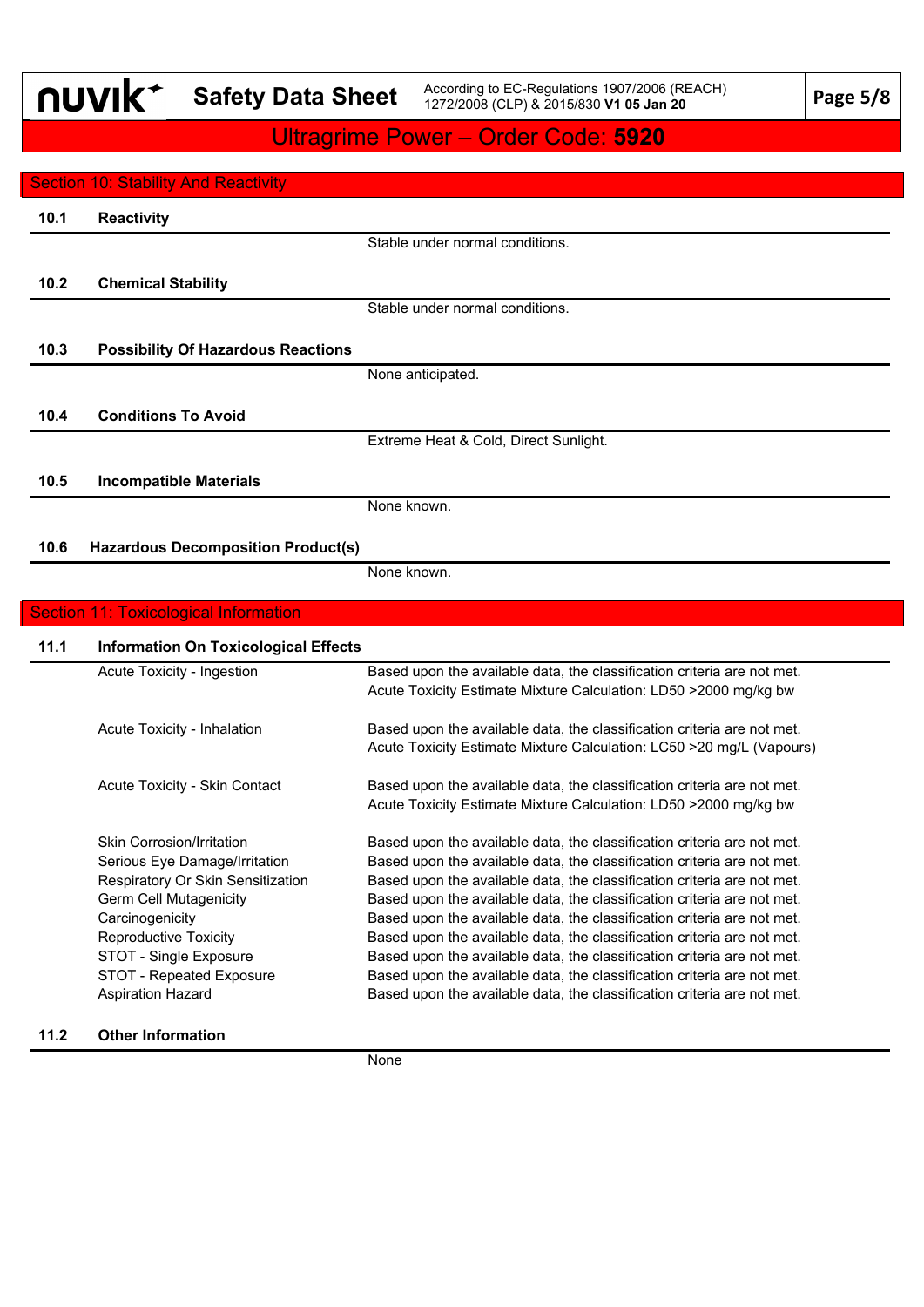$\overline{\phantom{a}}$ 

**Safety Data Sheet** According to EC-Regulations 1907/2006 (REACH) **Page 6/8 Page 6/8** 

## Ultragrime Power – Order Code: **5920**

### Section 12: Ecological Information

| 12.1 | <b>Toxicity</b>                            |                                                                                                                                                                               |
|------|--------------------------------------------|-------------------------------------------------------------------------------------------------------------------------------------------------------------------------------|
|      |                                            | Based upon the available data, the classification criteria are not met. - Estimated LC50 (Mixture): >100 mg/l.                                                                |
| 12.2 | <b>Persistence and Degradability</b>       |                                                                                                                                                                               |
|      | 2-bromo-2-nitropropane-1,3-diol            | No data for the mixture as a whole.<br>Readily biodegradable. (OECD 301B)                                                                                                     |
| 12.3 | <b>Bioaccumulative Potential</b>           |                                                                                                                                                                               |
|      |                                            | No data for the mixture as a whole.                                                                                                                                           |
|      | 2-bromo-2-nitropropane-1,3-diol            | Not anticipated to bioaccumulate. LogPow < 0.5. BCF: 3.16 (QSAR) (Unnamed<br>publication, 2012)                                                                               |
| 12.4 | <b>Mobility In Soil</b>                    |                                                                                                                                                                               |
|      |                                            | No data for the mixture as a whole.                                                                                                                                           |
|      | 2-bromo-2-nitropropane-1,3-diol            | Predicted to have high mobility in soil. Koc 5 (Handbook of Aqueous Solubility<br>Data) very soluble: Water (>10000 mg/l) (EU Method A.6)                                     |
| 12.5 | <b>Results of PBT and VPVB Assessment</b>  |                                                                                                                                                                               |
|      |                                            | Not classified as PBT or vPvB. This mixture does not contain any substance<br>considered to be PBT or vPvB.                                                                   |
| 12.6 | <b>Other Adverse Effects</b>               |                                                                                                                                                                               |
|      |                                            | None known.                                                                                                                                                                   |
|      | <b>Section 13: Disposal Considerations</b> |                                                                                                                                                                               |
| 13.1 | <b>Waste Treatment Methods</b>             |                                                                                                                                                                               |
|      |                                            | Do not flush into sanitary systems<br>May be disposed of with household waste going to landfill<br>Always dispose of according the laws which are applicable to your location |
| 13.2 | <b>Additional Information</b>              |                                                                                                                                                                               |
|      | Packaging Waste                            | Check suitability for recycling according the laws and recycling schemes which<br>are applicable to your location                                                             |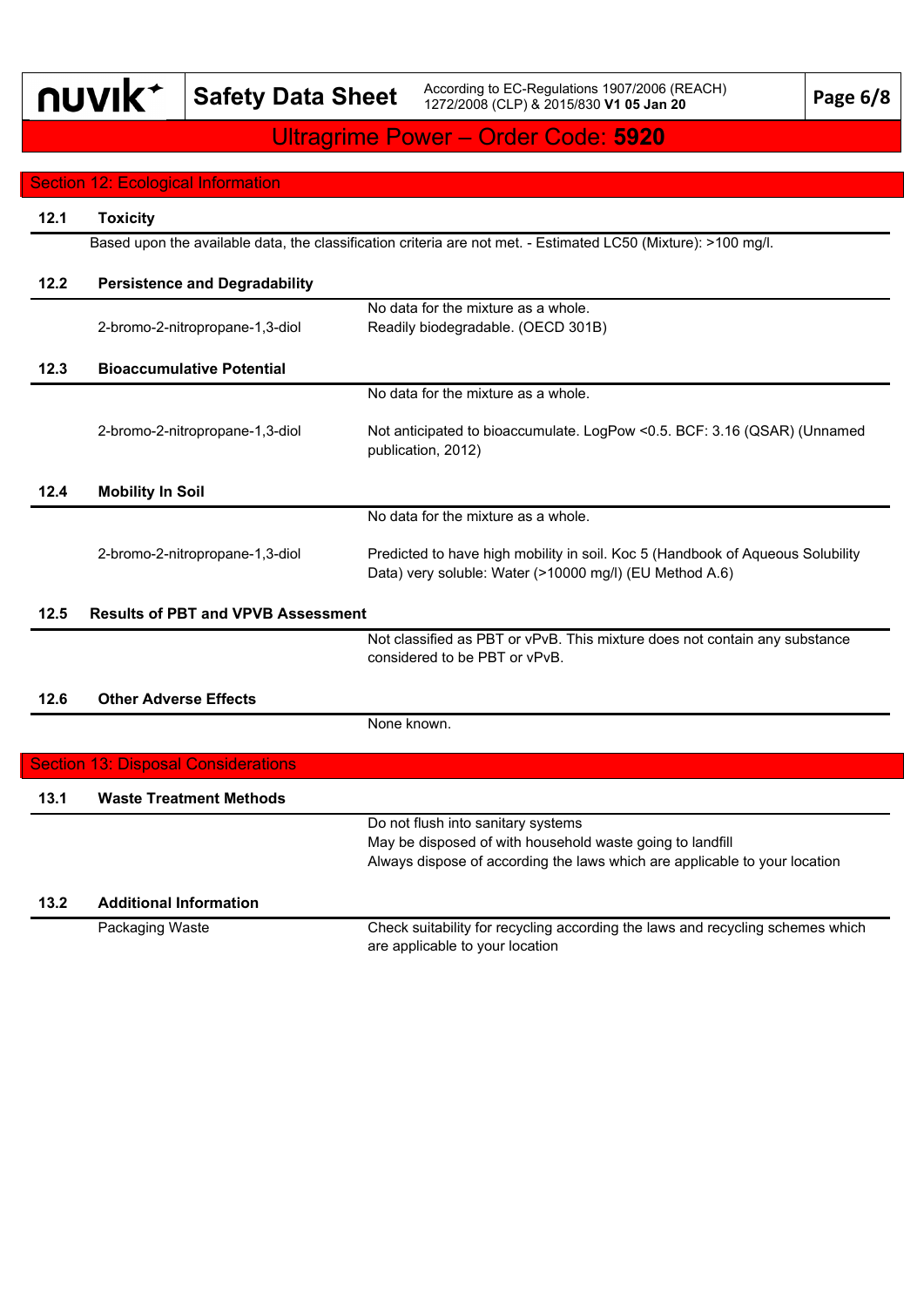nuvik\*

**Safety Data Sheet** According to EC-Regulations 1907/2006 (REACH) **Spate 3 Safety** Data 20 1272/2008 (CLP) & 2015/830 **V1 05 Jan 20 Page 7/8**

## Ultragrime Power – Order Code: **5920**

#### Section 14: Transport Information

Not classified according to the United Nations 'Recommendations on the Transport of Dangerous Goods'.

|        |                                                                                                | <b>ADR/RID</b>                                            | <b>IMDG</b>                              | <b>IATA/ICAO</b> |
|--------|------------------------------------------------------------------------------------------------|-----------------------------------------------------------|------------------------------------------|------------------|
| 14.1   | <b>UN Number</b>                                                                               |                                                           |                                          |                  |
|        |                                                                                                | None assigned.                                            | None assigned.                           | None assigned.   |
|        |                                                                                                |                                                           |                                          |                  |
| 14.2   | <b>UN Proper Shipping Name</b>                                                                 |                                                           |                                          |                  |
|        |                                                                                                | None assigned.                                            | None assigned.                           | None assigned.   |
| 14.3   | <b>Transport Hazard Class(es)</b>                                                              |                                                           |                                          |                  |
|        |                                                                                                | None assigned.                                            | None assigned.                           | None assigned.   |
| 14.4   | <b>Packing Group</b>                                                                           |                                                           |                                          |                  |
|        |                                                                                                | None assigned.                                            | None assigned.                           | None assigned.   |
| 14.5   | <b>Environmental Hazards</b>                                                                   |                                                           |                                          |                  |
|        |                                                                                                | Not classified                                            | Not classified as a<br>Marine Pollutant. | Not classified   |
| 14.6   | <b>Special Precautions For User</b>                                                            |                                                           |                                          |                  |
|        |                                                                                                | See Section: 2                                            |                                          |                  |
|        | 14.7 Transport In Bulk According To Annex II of MARPOL73/78 and the IBC Code                   |                                                           |                                          |                  |
|        |                                                                                                | Not applicable                                            |                                          |                  |
|        |                                                                                                |                                                           |                                          |                  |
|        | <b>Section 15: Regulatory Information</b>                                                      |                                                           |                                          |                  |
| 15.1   | Safety, Health And Environmental Regulations/Legislation Specific For The Substance Or Mixture |                                                           |                                          |                  |
| 15.1.1 | EU Authorisations / Restrictions On Use                                                        | None.                                                     |                                          |                  |
| 15.1.2 | <b>National Regulations</b>                                                                    | None known.                                               |                                          |                  |
| 15.2   | <b>Chemical Safety Assessment</b>                                                              |                                                           |                                          |                  |
|        |                                                                                                | A chemical safety assessment is not required under REACH. |                                          |                  |

### Section 16: Other Information

**The following sections contain revisions or new statements:** Not applicable – V1.0

#### **References:**

Existing Safety Data Sheet (SDS).

Harmonised Classification(s) for 2-bromo-2-nitropropane-1,3-diol (CAS No. 52-51-7). Existing ECHA registration(s) for 2 bromo-2-nitropropane-1,3-diol (CAS No. 52-51-7).

This Safety Data Sheet was prepared in accordance with EC Regulation (EC) 1907/2006 (REACH), 1272/2008 (CLP) & 2015/830. This material is produced as an "cosmetic" as defined in Regulation (EC) No 1223/2009 (Cosmetics Regulation) and is therefore exempt from CLP 1272/2008 and SDS regulation 2015/830. An SDS has been provided for supply chain communication purposes and handling / storage recommendations only.